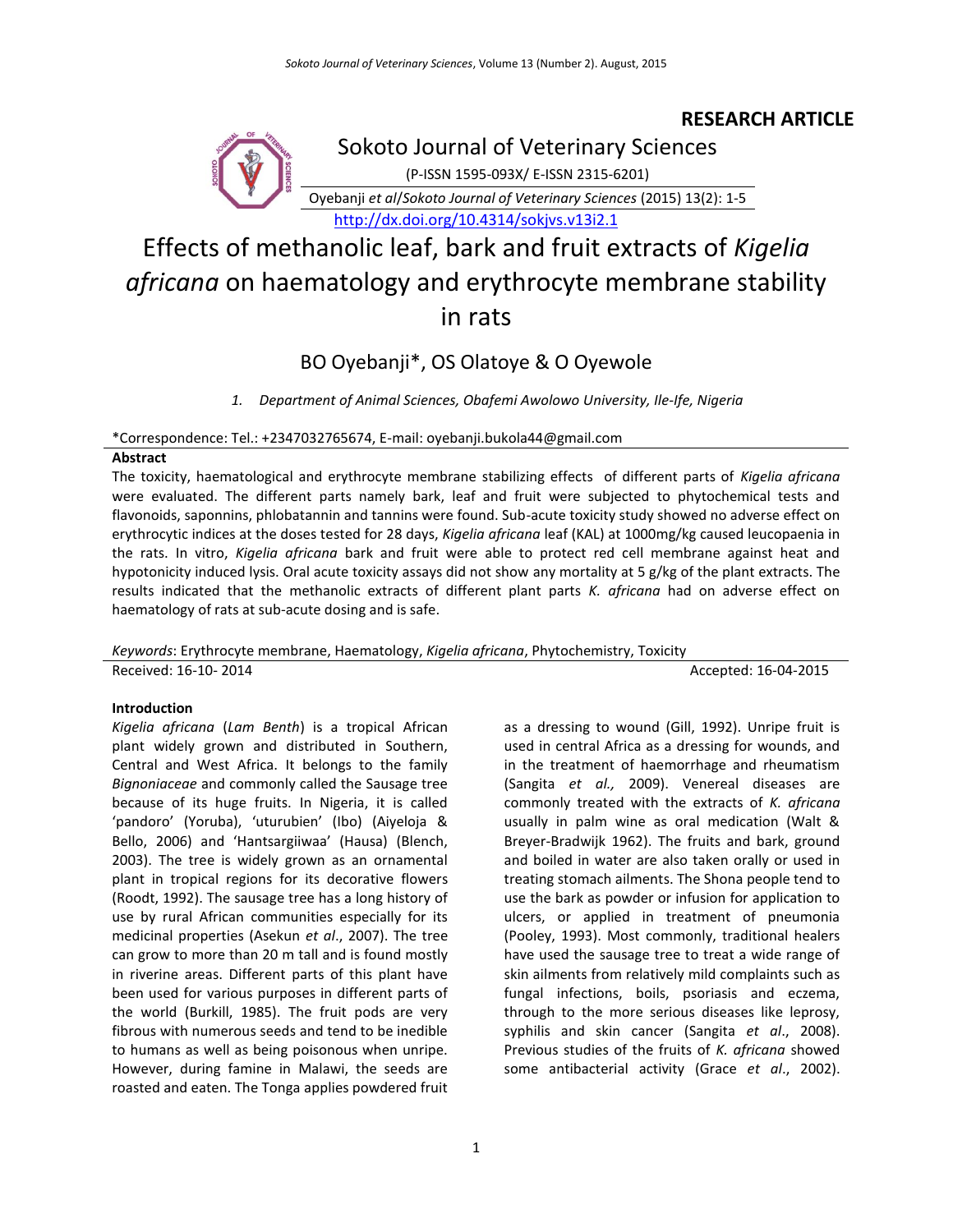The *Bignoniaceae* family is noted for the occurrence of iridoids, naphthoquinones, flavonoids, terpenes, tannins, steroids, saponins and caffeic acid (Sangita *et al*., 2009) in the fruits, stem, leaves and roots. Considering the many medicinal purposes for which this plant is used, there is enormous scope for research need and further pharmacological investigation, hence this work compares and investigates the effect of administration of *Kigelia africana* fruit, bark and leaf extracts on haematology and erythrocyte membrane stabilisation in rats.

#### **Materials and methods**

#### *Plant materials*

Matured fruit, leaf and bark of *Kigelia africana* were obtained from the local market in Bode, Ibadan and authenticated at the Herbarium of the Department of Botany, Obafemi Awolowo University, Ile-Ife. The fruits were washed, cut into small pieces, oven dried at  $40^{\circ}$ C and coarsely powdered. The leaves were air dried and powdered, the bark was oven dried and coarsely powdered. 500g of the plant parts were soaked separately in 1.5 litres of methanol for 72 hours and then filtered. The filtrates were concentrated using rotary evaporator. *Kigelia africana* fruit (KAF) yielded 40.8g (8.1%), *Kigelia africana* bark (KAB) yielded 25.2g (5.04%) and *Kigelia africana* leaf ( KAL) yielded 30g (5.8%).

#### *Experimental animals*

Sprague‐Dawley rats weighing 180‐200g were used for the experiments. The animals were obtained from the Animal House of the Faculty of Pharmacy, Obafemi Awolowo University Ile-Ife. They were kept in the Animal Room of the Department of Animal Science to acclimatize for two weeks prior to the commencement of the experiment. All animals were allowed unrestricted access to water and commercial rat pellets and properly housed in wire mesh cages.

#### *Phytochemical screening*

Dry solid samples of the crude methanolic extracts obtained were subjected to phytochemical screening methods as previously described (Trease & Evans, 2002). Mayer, Dragendoff, Wagner and picric reagents were used to test for Alkaloid. Frothing test for saponin, ferric chloride test for tannin while Salkowski test for cardiac glycosides.

#### *Acute toxicity test (LD50)*

Sixty five female Sprague‐Dawley rats (150-180g) obtained from the Animal House of the Faculty of Pharmacy of the ObafemiAwolowo University, Ile-Ife, Nigeria, were randomly divided into thirteen groups of 5 animals per group. The animals were fed with pelleted rat feed and had free access to drinking water but were starved for 12 hours prior to testing. The extracts were orally administered at 100, 500, 2000mg/kg methanolic extract of *Kigelia africana* bark, leaf and fruit (KAB, KAL, KAF) respectively. Group one was administered distilled water (10 ml/kg) as control. General symptoms of toxicity and mortality were observed for 24 hours for any sign of delayed toxicity.When no signs of toxicity were observed another set of animals (n=5) were administered the extracts at 5000mg/kg (Lorke, 1983).

#### *Sub acute toxicity test*

Sixty five rats were randomized into groups, consisting of six animals in each group. Group 1: control rats were administered drinking water (0.5 ml) on a daily basis for 28 days. Groups 2, 3, 4, 5, 6, 7, 8, 9 and 10 received 100, 500 and 1000 mg/kg body weight of methanolic extract of KAB, KAL and KAF respectively. Determination of haematological parameters that is erythrocyte count and total leucocyte count were by the haemocytometer method as described by Jain (1986) at the end of the experiment.

#### *Membrane stabilization activity*

*Preparation of erythrocyte suspension* - Fresh whole ox blood (10 ml) was collected, transferred into heparinized centrifuge tubes, centrifuged at 3000 rpm for 5 min, and washed three times with equal volume of normal saline. The volume of the blood was measured and reconstituted as a 40% (v/v) suspension with isotonic buffer solution (10 mM sodium phosphate buffer pH 7.4). The composition of the buffer solution (g/L) was  $N a H_2PO_4$  (0.2), Na2HPO4 (1.15) and NaCl (9.0) (Shinde, *et al*., 1999).

*Heat induced haemolysis* **-** The isotonic buffer solution (5 ml) containing 250 and 500 μg/ml of the methanolic extracts of KAB, KAL and KAF were put in 4 sets each (per concentration) of centrifuge tubes. Control tubes contained 5 ml of the isotonic buffer solution or 5 ml of 100 ug/ml of hydrocortisone. Erythrocyte suspension (0.05 ml) was added to each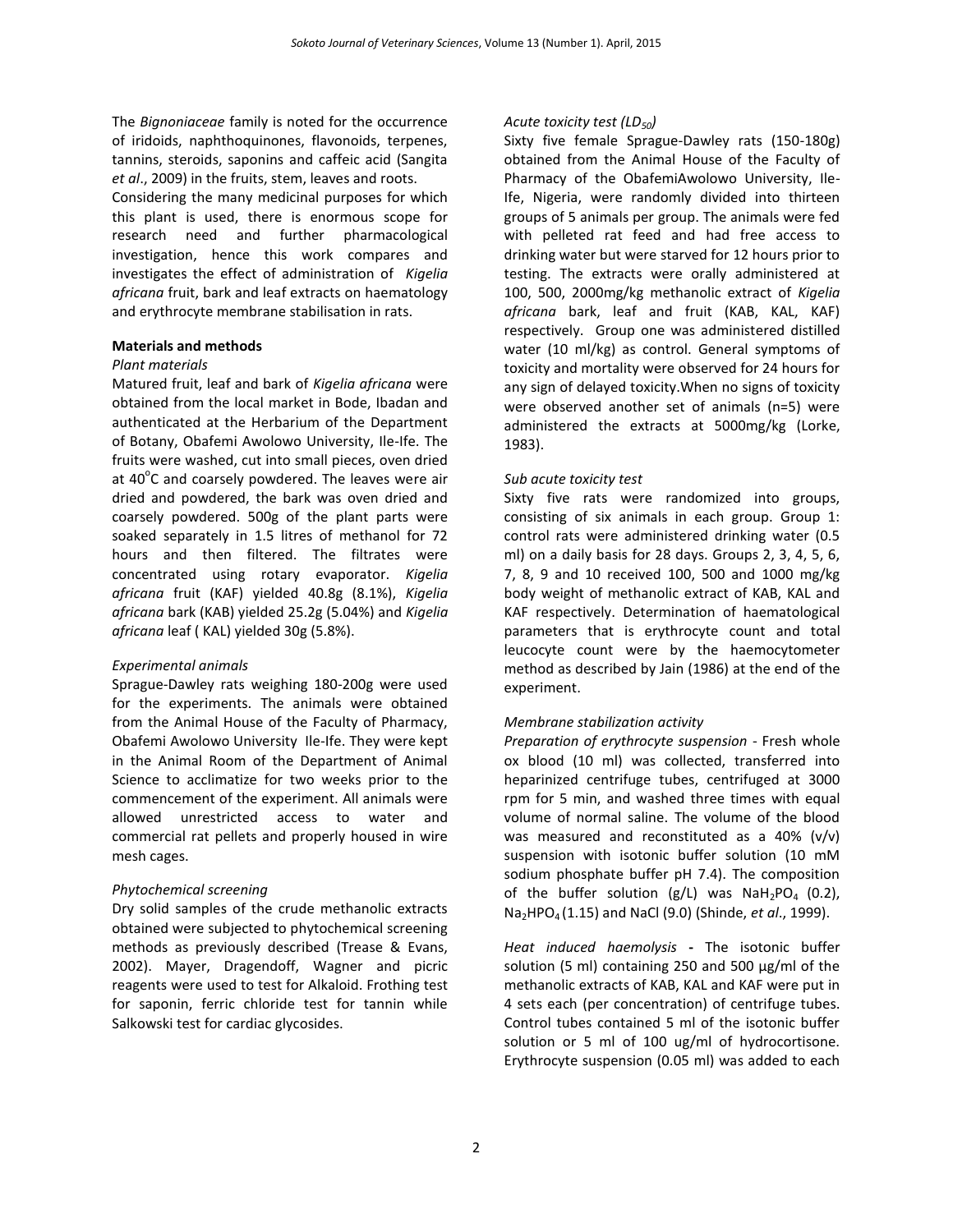tube and gently mixed. A pair of the tubes was incubated at 54°C for 20 min in a regulated water bath. The other pair was maintained at 0–4°C in a freezer for 20 min. At the end of the incubation, the reaction mixture was centrifuged at 1300 g for 3 min and the absorbance (OD) of the supernatant measured at 540 nm using Spectronic 2ID (Milton Roy) spectrophotometer. The level of inhibition of Haemolysis was calculated using the relation (Shinde *et al*., 1999): Inhibition of Haemolysis (%) = 100 [1-  $\{(OD_2-OD_1)/(OD_3-OD_1)\}\$ 

Where  $OD_1$  = absorbance of test sample unheated;  $OD<sub>2</sub>$  = absorbance of test sample heated;  $OD<sub>3</sub>$  = absorbance of control sample heated

*Hypotonicity-induced haemolysis* **-** The hypotonic solution (distilled water) (5 ml) containing 250 or 500 μg/ml of the extracts was put in 2 pairs (per dose) of centrifuge tubes. Control tubes contained 5 ml of the vehicle (distilled water) or hydrocortisone (0.5 mg/5 ml). Erythrocyte suspension (0.05 ml) was added to each tube and after gentle mixing, the mixtures were incubated for 1 h at room temperature (31°C). After incubation, the reaction mixture was centrifuged for 3 min at 1300 g and the absorbance (OD) of the supernatant measured at 540 nm using Spectronic 21D (Milton Roy) spectrophotometer. The inhibition (%) of haemolysis was calculated using the relation (Shinde *et al*., 1999):

Inhibition of haemolysis  $(\%)$  = 100 [1- $\{OD_{2}$ - $OD_1$  $/(OD_3$ - $OD_1)$ }]

Where  $OD_1$  = absorbance of test sample in isotonic solution;  $OD_2$  = absorbance of test sample in hypotonic solution;  $OD_3 =$  absorbance of control sample hypotonic solution

# *Statistical analysis*

Data were expressed as means ± standard error of five replicates and were statistically analyzed using Analysis of variance (ANOVA). Means were separated by the Duncan multiple test using SAS. Values were considered significant at *P*<0.05.

# **Results**

#### *LD<sup>50</sup> Determination*

The extracts were well tolerated by the animals as there were no observable signs of acute toxicity effects like restiveness, seizures or dizziness after the administration of 5000mg/kg. The  $LD_{50}$  of the different parts of *Kigelia africana* is therefore greater than 5000mg/kg orally in rats.

# *Phytochemical studies*

The extracts were positive for saponins, cardiac glycosides, phlobatanins, flavonoids and tannins (Table 1).

# *Effect of extracts on haematological parameters*

The results of this study with respect to the haematological changes showed that there was no significant change (P<0.05) in the erythrocyte indices for all the different extracts and doses tested when compared with the control group. KAB at 1000mg/kg showed a significant decrease in the WBC values when compared with the control, there was no difference for all the other groups for the WBC value (Table 2).

# *Heat and hypotonicity induced haemolysis*

The extract protected the erythrocytes against heatand hypotonicity-induced haemolysis in a concentration-related manner. The protective effect was greater on haemolysis induced by heat than that caused by hypotonicity (Table 3).

| Compounds                     | Tests                     | KAB       | KAF       | KAL       |  |
|-------------------------------|---------------------------|-----------|-----------|-----------|--|
| Alkaloids                     | Mayer and Dragendoff Test | Absent    | Absent    | Absent    |  |
| <b>Combined Anthraquinone</b> | Borntrager's test         | Absent    | Absent    | Absent    |  |
| Free Anthraquinone            | Borntrager's test         | Absent    | Absent    | Absent    |  |
| Saponins                      | Frothing test             | $\ddot{}$ |           | +         |  |
| Cardiac glycosides            | Salkowski test            | $\ddot{}$ | $\ddot{}$ | $\pmb{+}$ |  |
| Plobatannins                  | Plobatannin test          | +         | $\ddot{}$ | $\ddot{}$ |  |
| Flavonoids                    | Shinoda's test            | $\ddot{}$ | $\ddot{}$ | $\pmb{+}$ |  |
| <b>Tannins</b>                | Ferric chloride test      |           | +         | $\pmb{+}$ |  |

| Table 1: Results of Phytochemical screening of Kigelia africana plant parts |  |  |  |  |  |
|-----------------------------------------------------------------------------|--|--|--|--|--|
|-----------------------------------------------------------------------------|--|--|--|--|--|

Key: KAB: *Kigelia africana* bark, KAF: *Kigelia africana* fruit, KAL: *Kigelia africana* Leaf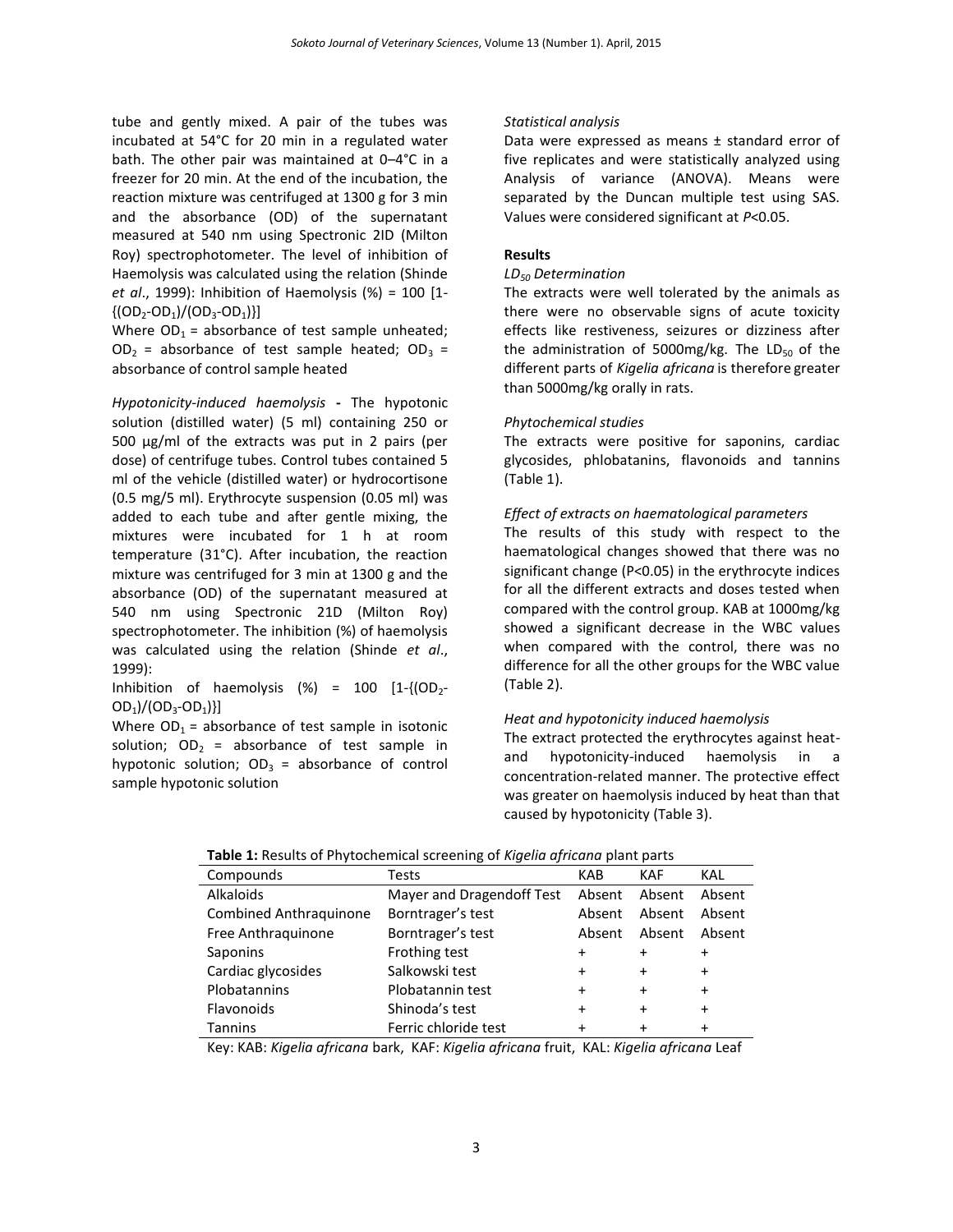| <b>Table 2:</b> Effect of sub acute administration of extracts on haematology of rats |                   |                                               |                             |                             |                            |
|---------------------------------------------------------------------------------------|-------------------|-----------------------------------------------|-----------------------------|-----------------------------|----------------------------|
| <b>EXTRACT</b>                                                                        | Dose rate (mg/kg) | <b>PCV (%)</b>                                | $RBC(10^9/l)$               | HB (g/dl)                   | $WBC (10^6/l)$             |
| KAB                                                                                   | 100               | $32.7 \pm 2.0^b$                              | $8.5 \pm 5.1^a$             | $11.4 \pm 0.3^{b}$          | $6.0 \pm 1.5^a$            |
| KAB                                                                                   | 500               | $36.7 \pm 2.8^{ab}$                           | $7.0 \pm 1.1$ <sup>a</sup>  | $12.8 \pm 0.1^{ab}$         | $5.0 \pm 1.6^a$            |
| KAB                                                                                   | 1000              | $36.7 \pm 1.8^{ab}$                           | $7.0{\pm}0.8^a$             | $12.8 \pm 0.1^{ab}$         | $3.4 \pm 0.7^{b}$          |
| KAL                                                                                   | 100               | 36.8±2.6 <sup>ab</sup> 37.2±1.1 <sup>ab</sup> | $9.1 \pm 1.1^a$             | $12.9 \pm 0.02^{ab}$        | $4.8 \pm 0.5^a$            |
| <b>KAL</b>                                                                            | 500               | $41.5 \pm 1.8$ <sup>a</sup>                   | $7.2 \pm 0.9$ <sup>a</sup>  | $13.0 \pm 1.5^a$            | $6.6 \pm 0.7$ <sup>a</sup> |
| <b>KAL</b>                                                                            | 1000              | $40.5 \pm 1.7$ <sup>a</sup>                   | $7.7 \pm 2.2^a$             | $14.5 \pm 1.0^a$            | $7.0 \pm 0.9$ <sup>a</sup> |
| <b>KAF</b>                                                                            | 100               | $40.8 \pm 3.2$ <sup>a</sup>                   | $7.6 \pm 0.7$ <sup>a</sup>  | $14.2 \pm 0.4^a$            | $6.3 \pm 1.3^{\circ}$      |
| KAF                                                                                   | 500               | $41.3 \pm 0.9$ <sup>a</sup>                   | $10.1 \pm 1.8$ <sup>a</sup> | $14.5 \pm 0.4^a$            | $6.2 \pm 1.5^a$            |
| <b>KAF</b>                                                                            | 1000              | $36.0 \pm 1.5^{ab}$                           | $9.2 \pm 1.4^a$             | $14.3 \pm 0.3$ <sup>a</sup> | $4.4 \pm 1.7$ <sup>a</sup> |
| <b>CONTROL</b>                                                                        | 2ml/kg            |                                               | $6.25 \pm 0.3^{\circ}$      | $11.5 \pm 0.4^b$            | $7.1 \pm 1.2$ <sup>a</sup> |

KAB = *Kigelia africana* bark KAL = *Kigelia africana* leaves KAF = *Kigelia africana* fruit Means with different superscript within a row are significantly different at p<0.05

| Extract        | Concentration<br>$(\mu g/ml)$ | Heat-induced haemolysis<br>(Inhibition %) | Hypotonicity-induced haemolysis<br>(Inhibition (%) |
|----------------|-------------------------------|-------------------------------------------|----------------------------------------------------|
| KAB            | 250                           | $48 \pm 0.87$ <sup>c</sup>                | $21 \pm 0.92^e$                                    |
| <b>KAB</b>     | 500                           | $104 \pm 4.62$ <sup>a</sup>               | $58 \pm 1.08$ <sup>b</sup>                         |
| <b>KAL</b>     | 250                           | $0\pm 0^{\dagger}$                        | $12 \pm 0.91$ <sup>f</sup>                         |
| <b>KAL</b>     | 500                           | 5±0.41 <sup>e</sup>                       | $32 \pm 1.47$ <sup>d</sup>                         |
| <b>KAF</b>     | 250                           | $64\pm2.27$ <sup>d</sup>                  | $12 \pm 0.82$ <sup>f</sup>                         |
| <b>KAF</b>     | 500                           | $91 \pm 1.82^b$                           | $37\pm1.08^\circ$                                  |
| Hydrocortisone | 50                            | $50\pm0.91$ <sup>c</sup>                  | $97.8 \pm 1.04^a$                                  |

KAB—*Kigelia africana* bark, KAL--- *Kigelia africana* leaf, KAF--- *Kigelia africana* fruit Means with different superscript within a row are significantly different at p<0.05

#### **Discussion**

*In vitro* assessment of the effect of the extract on membrane stabilization showed that *Kigelia africana* bark and fruit extracts inhibited heat- and hypotonicity-induced lysis of ox red blood cells. *Kigelia africana* bark showed a dose dependent inhibition of membrane lysis and the highest percentage inhibition of the parts while *Kigelia africana* leaf exhibited very weak activities. Direct interaction of constituents of the extract with membrane components such as proteins seems to be the most probable mechanism of action for these extracts. Membrane proteins are largely responsible for the physical properties of the cell membrane and may contribute to the regulation of the volume and water content of cells by controlling the movement of sodium and potassium ions (Rowman, 1996) through the protein channels which make up ion channels in the cell membrane (Guyton and Hall, 2000). Since pathological conditions can alter surface-volume ratio of the cell through loss of membrane surface or gain in volume (Rowman, 1996) the physical integrity of the treated cell membranes may have been enhanced by the extract (through a direct protective interaction with the membrane proteins) to hinder cell lysis including that caused by products such as those of the complement

system involved in the inflammatory response cascade and hypotonic solutions that cause the cell to swell and rupture (Rowman, 1996). The stability of biological membranes is also affected by reactive oxygen species and the presence of phytochemicals like flavonoid, phlobatannin, saponnins which are able to react with these reactive species may be a factor in the membrane stabilisation ability of these extracts (Anam, 1997). The oral  $LD_{50}$  of the extracts were greater than 5000mg/kg hence the possibly of acute intoxication is remote. The subacute toxicity study showed that the extracts at the highest doses tested did not produce significant reduction in erythrocyte indices hence these extracts are not toxic to red blood cells. The study showed that there was a significant decrease in total white blood cell count in the group dosed with 1000 mg/kg. Toxic plants do not produce a direct effect on the white blood cells (Swenson & Reece, 1993), however Jain (1986) reported that toxic substances could cause decrease in TWBC through either bone marrow depression or competition with folic acid utilization to cause leucopenia, hence KAB at 1000mg/kg is able to cause immunosuppression in rats when administered over a long period of time. In conclusion, the